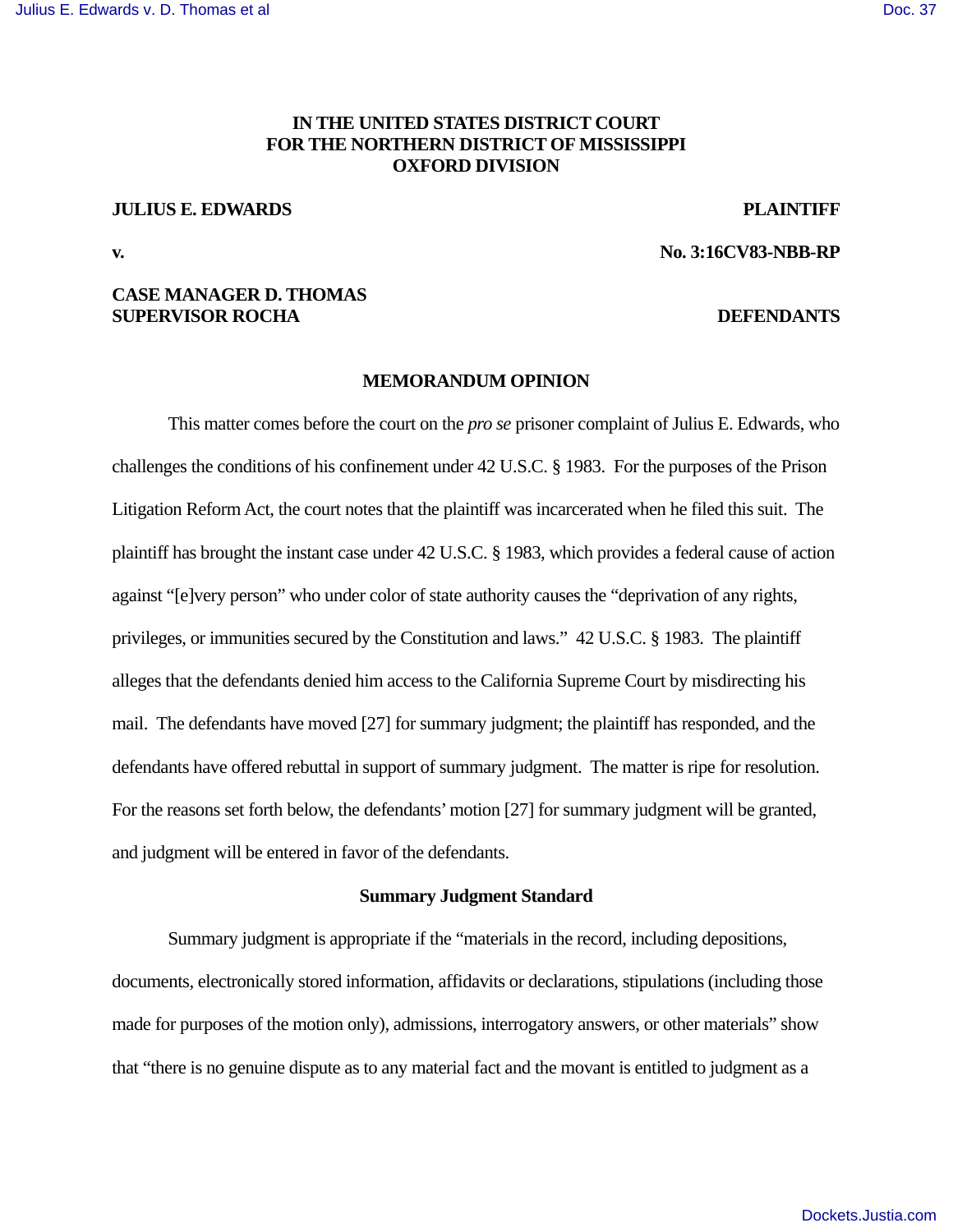matter of law." FED. R. CIV. P. 56(a) and (c)(1). "The moving party must show that if the evidentiary material of record were reduced to admissible evidence in court, it would be insufficient to permit the nonmoving party to carry its burden." *Beck v. Texas State Bd. of Dental Examiners*, 204 F.3d 629, 633 (5th Cir. 2000) (citing *Celotex Corp. v. Catrett*, 477 U.S. 317 (1986), *cert. denied*, 484 U.S. 1066 (1988)). After a proper motion for summary judgment is made, the burden shifts to the non-movant to set forth specific facts showing that there is a genuine issue for trial. *Anderson v. Liberty Lobby,* Inc., 477 U.S. 242, 249, 106 S. Ct. 2505, 2511, 91 L. Ed. 2d 202 (1986); *Beck*, 204 F.3d at 633; *Allen v. Rapides Parish School Bd.*, 204 F.3d 619, 621 (5th Cir. 2000); *Ragas v. Tennessee Gas Pipeline Company*, 136 F.3d 455, 458 (5<sup>th</sup> Cir. 1998). Substantive law determines what is material. *Anderson*, 477 U.S. at 249. "Only disputes over facts that might affect the outcome of the suit under the governing law will properly preclude the entry of summary judgment. Factual disputes that are irrelevant or unnecessary will not be counted." *Id.*, at 248. If the non-movant sets forth specific facts in support of allegations essential to his claim, a genuine issue is presented. *Celotex*, 477 U.S. at 327. "Where the record, taken as a whole, could not lead a rational trier of fact to find for the non-moving party, there is no genuine issue for trial." *Matsushita Elec. Indus. Co. v. Zenith Radio Corp.*, 475 U.S. 574, 587, 89 L. Ed. 2d 538 (1986); *Federal Savings and Loan, Inc. v. Krajl*, 968 F.2d 500, 503 (5<sup>th</sup> Cir. 1992).

The facts are reviewed drawing all reasonable inferences in favor of the non-moving party. *Allen*, 204 F.3d at 621; *PYCA Industries, Inc. v. Harrison County Waste Water Management Dist.*, 177 F.3d 351, 161 (5th Cir. 1999); *Banc One Capital Partners Corp. v. Kneipper*, 67 F.3d 1187, 1198  $(5<sup>th</sup> Cir. 1995)$ . However, this is so only when there is "an actual controversy, that is, when both parties have submitted evidence of contradictory facts." *Little v. Liquid Air Corp.*, 37 F.3d 1069, 1075 (5th Cir. 1994); *see Edwards v. Your Credit, Inc.*, 148 F.3d 427, 432 (5th Cir. 1998). In the absence of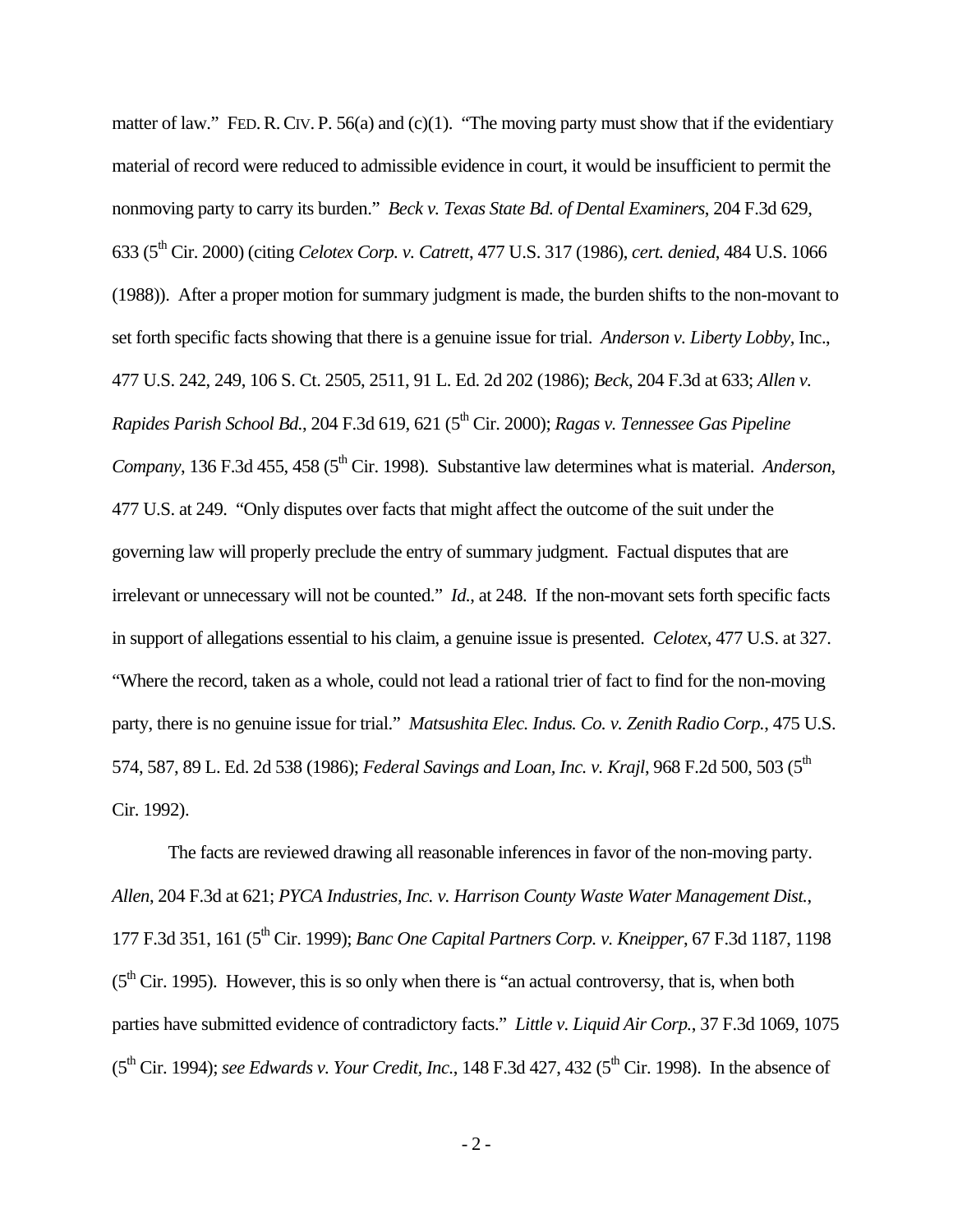proof, the court does not "assume that the nonmoving party could or would prove the necessary facts." *Little*, 37 F.3d at 1075 (emphasis omitted).

#### **Factual Allegations**

 This is an action filed by a California inmate confined at the Tallahatchie County Correctional Facility ("TCCF"), a private prison owned and operated by CoreCivic, Inc. ("CoreCivic"). *See generally* Pl.'s Complaint. Doc. 1. CoreCivic employs Defendant Roach, referenced as a "case manager" in the complaint – and Defendant Thomas, a "unit manager" and Roach's supervisor, at the TCCF. *Id.* at 3.

 Edwards claims that on January 6, 2016, he provided "very important legal documents," including a writ of habeas corpus and court transcripts, to Thomas to be mailed to the "California Supreme Court<sup>[]</sup>." *Id.* at 5. Edwards alleges that, after providing his outgoing legal mail to Thomas, he "contacted the court[] several months later to check the status" of his documents, but the mail had not been received. *Id.*

 On March 31, 2016, Edwards filed an inmate grievance against Thomas, claiming that he "gave [Thomas his] legal mail to send to the California Supreme Court" but "[i]t never made it," and seeking staff assistance to locate the documents. *Id.* at 9. In response, Roach investigated the matter and interviewed Thomas, who stated that she placed Edwards' legal documents in the mail. *Id.* On April 19, 2016, Edwards filed a First Level Appeal, which resulted in an his interview by TCCF's Grievance Coordinator at the time, Patricia Smith. *See* Ex. 1 to Ex. A of the Defendants' Motion for Summary Judgment. That interview occurred on June 3, 2016. *Id*. During the interview, Edwards told Smith that "he had a deadline to get this documentation to the courts." *Id.* Smith contacted staff with the California Supreme Court, who informed her that "[Edwards] has no deadline and can to this time, file his writ of *habeas corpus*." *Id.* at 2. Edwards' First Level Appeal was thus denied. *Id.* 

- 3 -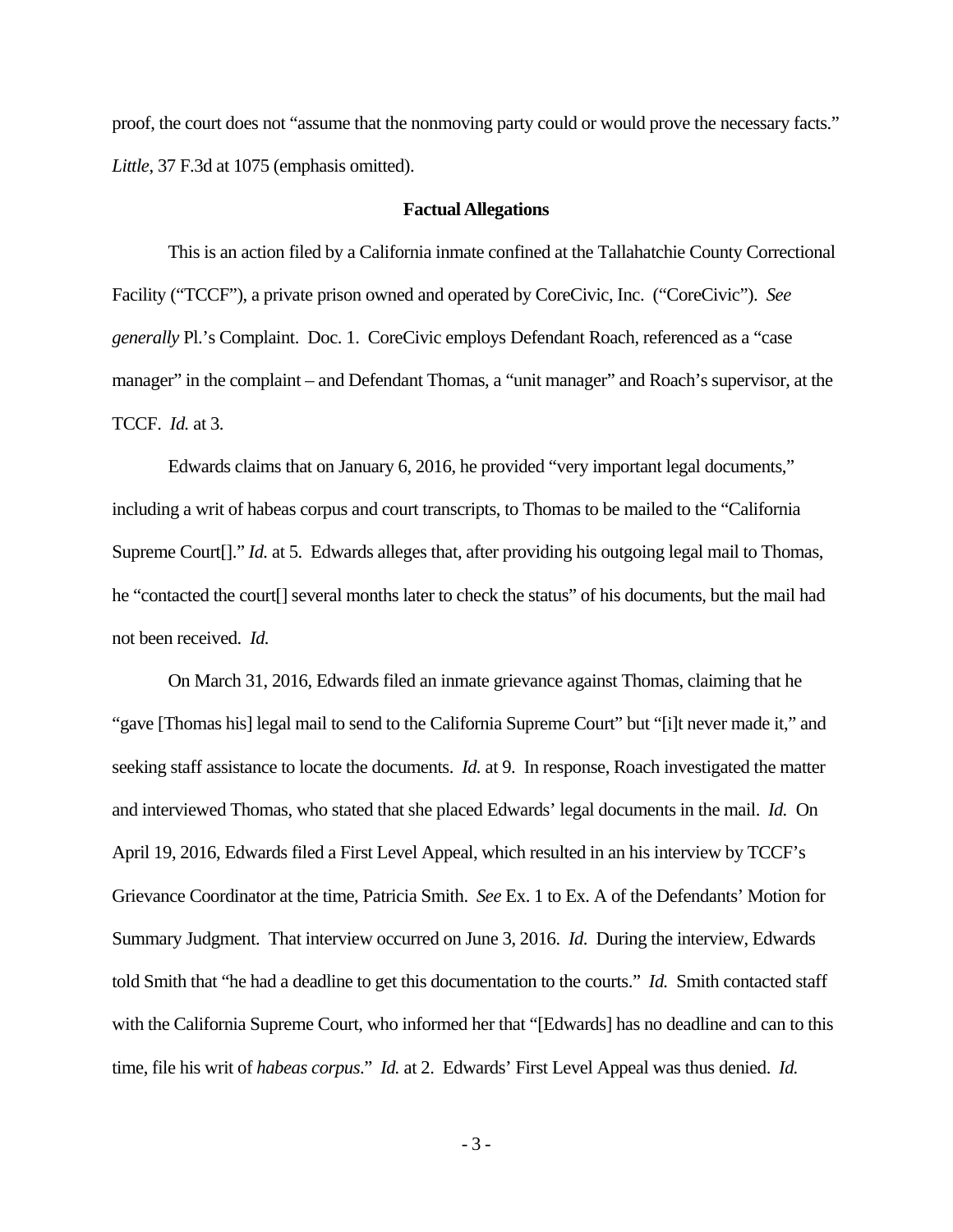On April 20, 2016, Edwards filed the instant suit in the United States District Court for the

Central District of California against the defendants in their official capacities under 42 U.S.C. § 1983,

alleging that they interfered with his legal mail and impeded his right of access to courts. Doc. 1 at 1,

3. On May 3, 2016, that court transferred the case to this one. *See* Doc. 4.

## **Exhaustion of Administrative Remedies**

As set forth below, the instant case must be dismissed because the plaintiff has not

exhausted the administrative remedies available to him regarding this claim. Congress enacted

the Prison Litigation Reform Act ("PLRA"), 42 U.S.C. §1997e *et seq.* – including its

requirement that inmates exhaust their administrative remedies prior to filing suit – in an effort to

address the large number of prisoner complaints filed in federal courts. *See Jones v. Bock*, 549

U.S. 199, 202 (2007). Congress meant for the exhaustion requirement to be an effective tool to

help weed out the frivolous claims from the colorable ones:

Prisoner litigation continues to 'account for an outsized share of filings' in federal district courts. *Woodford v. Ngo*, 548 U.S. 81, 94, n. 4, 126 S.Ct. 2378 (2006) (slip op., at 12, n.4). In 2005, nearly 10 percent of all civil cases filed in federal courts nationwide were prisoner complaints challenging prison conditions or claiming civil rights violations. Most of these cases have no merit; many are frivolous. Our legal system, however, remains committed to guaranteeing that prisoner claims of illegal conduct by their custodians are fairly handled according to law. The challenge lies in ensuring that the flood of non-meritorious claims does not submerge and effectively preclude consideration of the allegations with merit. *See Neitzke v. Williams*, 490 U.S. 319, 327, 109 S.Ct. 1827, 104 L.Ed.2d 338 (1989).

Congress addressed that challenge in the PLRA. What this country needs, Congress decided, is fewer and better prisoner suits. *See Porter v. Nussle*, 534 U.S. 516, 524, 122 S.Ct. 983, 152 L.Ed.2d 12 (2002) (PLRA intended to "reduce the quantity and improve the quality of prisoner suits"). To that end, Congress enacted a variety of reforms designed to filter out the bad claims and facilitate consideration of the good. Key among these was the requirement that inmates complaining about prison conditions exhaust prison grievance remedies before initiating a lawsuit.

*Jones v. Bock*, 549 U.S. 199, 203 (2007).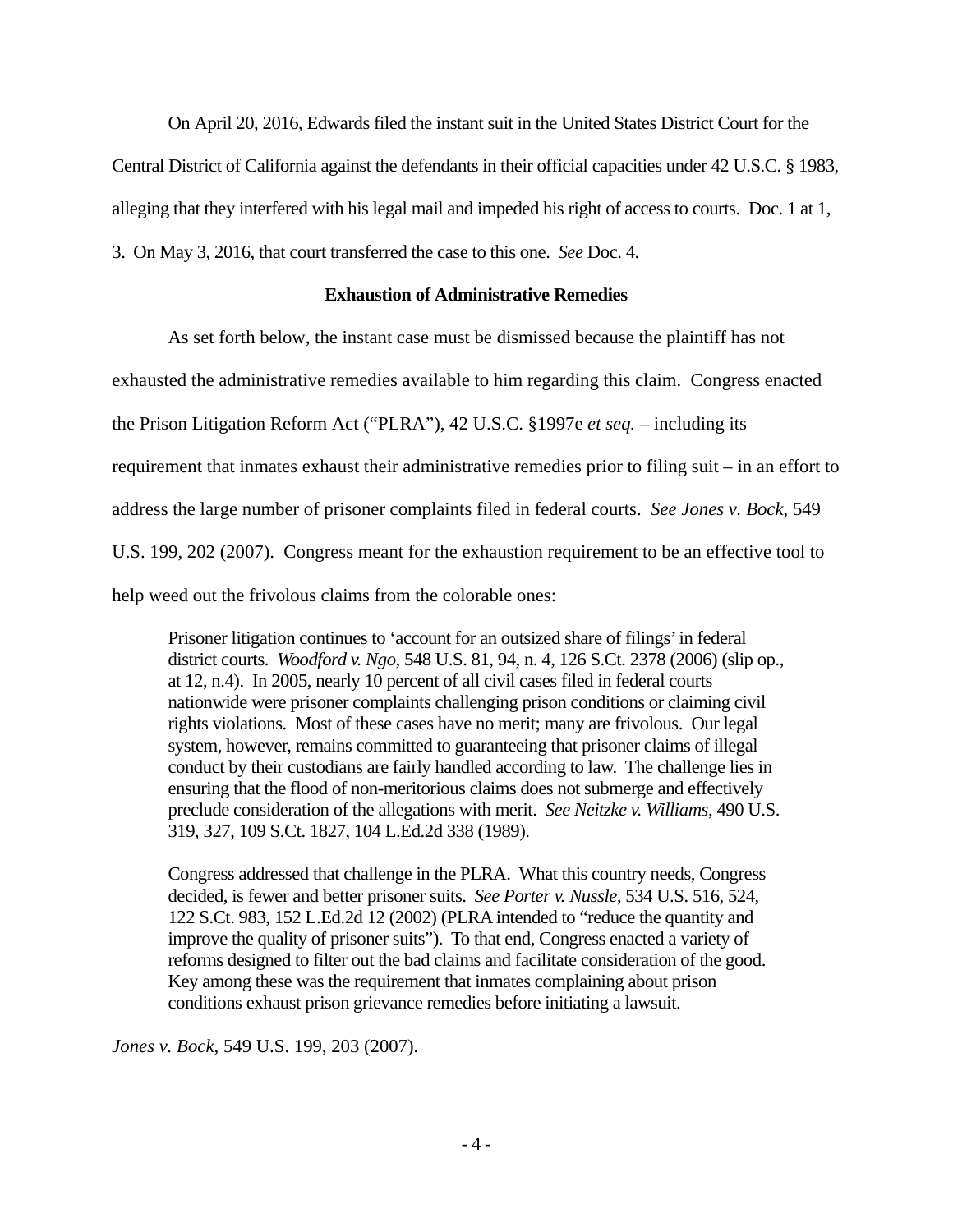The Prison Litigation Reform Act ("PLRA"), 42 U.S.C. §1997e(a), requires prisoners to exhaust any available administrative remedies prior to filing suit under 42 U.S.C. §1983. The exhaustion requirement protects administrative agency authority, promotes efficiency, and produces "a useful record for subsequent judicial consideration." *Woodford v. Ngo*, 548 U.S.81, 89 (2006). A prisoner cannot satisfy the exhaustion requirement "by filing an untimely or otherwise procedurally defective administrative grievance or appeal" because "proper exhaustion of administrative remedies is necessary." *Woodford v. Ngo*, 548 U.S. 81, 83-84 (2006); see also *Johnson v. Ford*, 261 F. App'x 752, 755 ( $5<sup>th</sup>$  Cir. 2008)( the Fifth Circuit takes "a strict approach" to the PLRA's exhaustion requirement)(*citing Days v. Johnson*, 322 F.3d 863, 866 (5<sup>th</sup>) Cir. 2003)); *Lane v. Harris Cty.Med.Dep't*, No. 06-20935, 2008 WL 116333, at \*1 (5<sup>th</sup> Cir. Jan.11,2008)( under the PLRA, "the prisoner must not only pursue all available avenues of relief; he must also comply with all administrative deadlines and procedural rules"). Indeed, "a prisoner must now exhaust administrative remedies even where the relief sought – monetary damages – cannot be granted by the administrative process." *Booth v. Churner*, 532 U.S. 731, 739 (2001).

 The requirement that claims be exhausted prior to the filing of a lawsuit is mandatory. *Gonzalez v. Seal,* 702 F.3d 785 (5<sup>th</sup> Cir. 2012). "Whether a prisoner has exhausted administrative remedies is a mixed question of law and fact." *Dillon v. Rogers*, 596 F.3d 260, 266 ( $5<sup>th</sup>$  Cir. 2010). As "exhaustion is a threshold issue that courts must address to determine whether litigation is being conducted in the right forum at the right time,  $\ldots$  judges may resolve factual disputes concerning exhaustion without the participation of a jury." *Id*. at 272. The Supreme Court has also recognized the need for a prisoner to face a significant consequence for deviating from the prison grievance procedural rules:

- 5 -